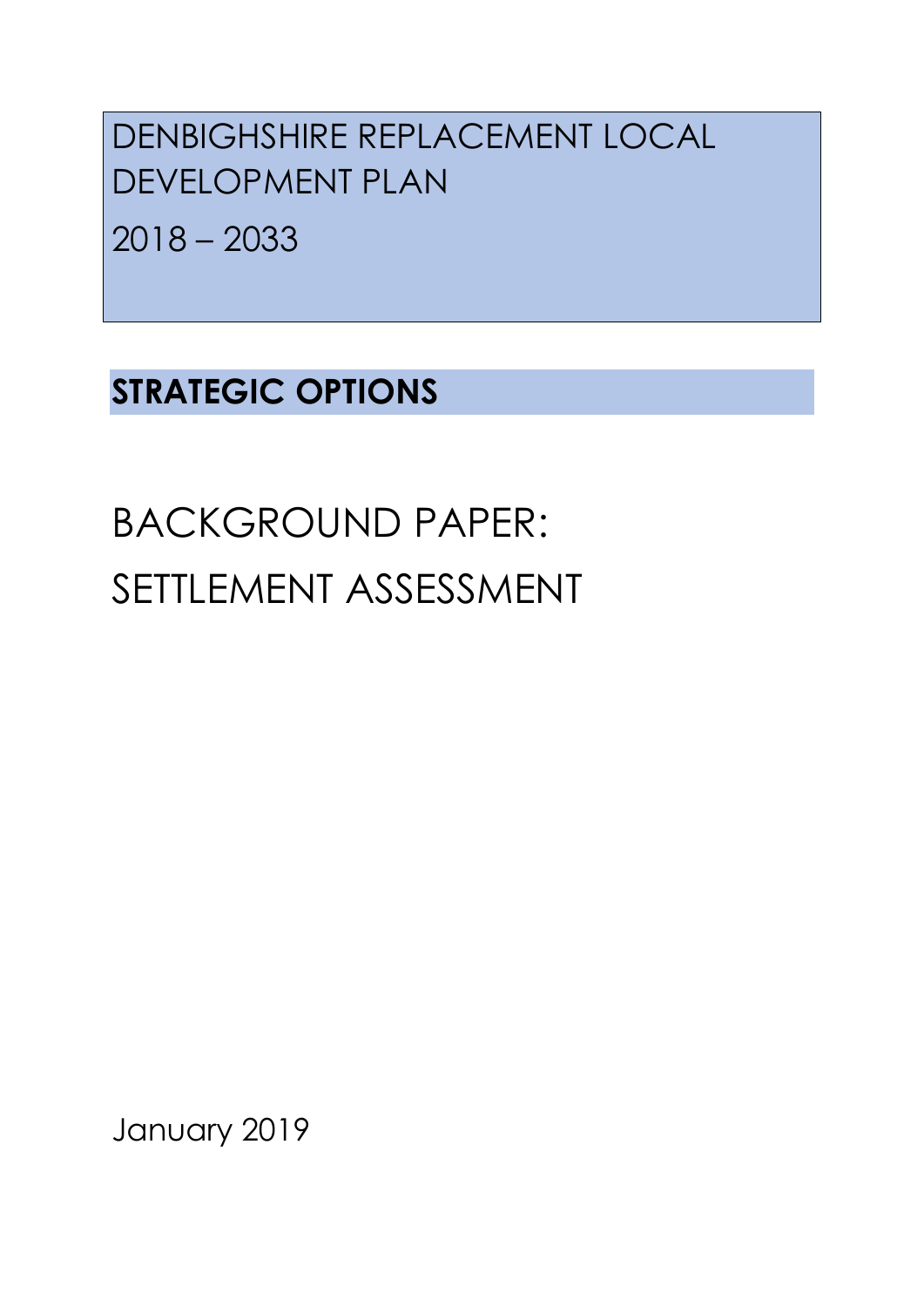## Denbighshire Local Development Plan 2018-2033

### Settlement Assessment

#### 1. Introduction

The settlements considered in the 2006 to 2021 LDP have been re-assessed for the purposes of establishing a settlement hierarchy for the replacement LDP. The boundaries established in the 2006 LDP have been utilised.

The settlements have been listed and assessed on a number of criteria including their size, the services they provide and their transport links. These criteria have graded the settlements and shaped the hierarchy so that development is directed to sustainable settlements.

This is a progressive assessment as expressed in Figure 1. The initial size assessment is used to create an initial settlement classification (size classification) which is redefined by the services assessment to create a serviced settlement classification. The final settlement classification is defined following the transport assessment which redefines the serviced classification.



*Figure 1: Settlement Classification process diagram*

Settlements have been categorised and developed into a settlement hierarchy which is summarised in table below.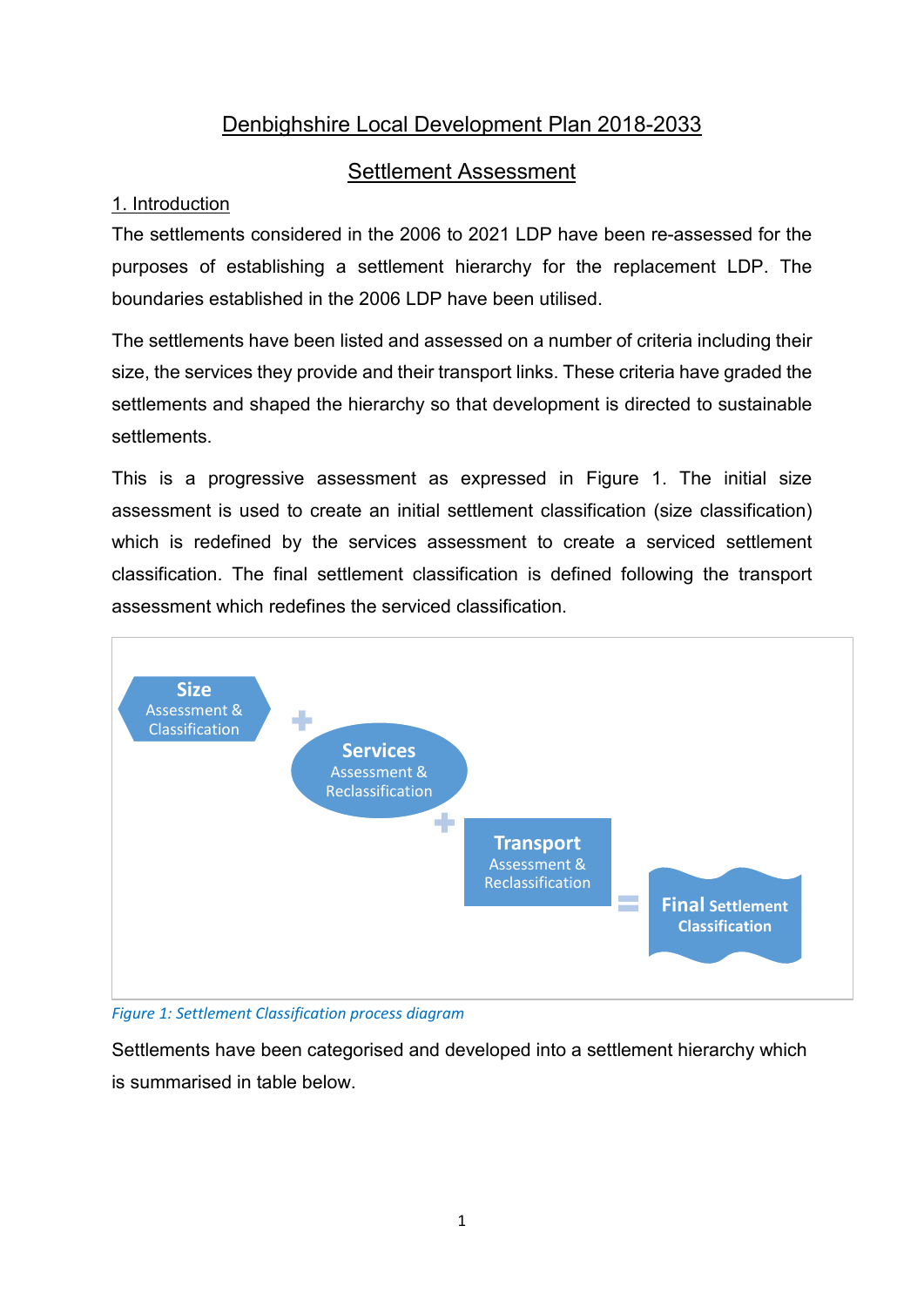#### *Settlement Hierarchy*

| Category                     | <b>Definition</b>                                                                                                                                                                                                                                                                                                                                                                       | <b>Settlements</b>                                                                                                                                                                                                                                                                                                                                                                              |
|------------------------------|-----------------------------------------------------------------------------------------------------------------------------------------------------------------------------------------------------------------------------------------------------------------------------------------------------------------------------------------------------------------------------------------|-------------------------------------------------------------------------------------------------------------------------------------------------------------------------------------------------------------------------------------------------------------------------------------------------------------------------------------------------------------------------------------------------|
| Main centre                  | It has:- • 500 or more dwellings and<br>• a green traffic light for all of the service<br>offerings (an overall services grading of 16<br>points) being medical, education services, post<br>office, bank or building society facilities, social<br>opportunities and other services which include<br>retail offerings and shops.<br>It services the whole of Denbighshire.             | $\bullet$ Denbigh<br>• Llangollen<br>• Prestatyn<br>$\bullet$ Rhyl<br>$\bullet$ Ruthin<br>• St Asaph                                                                                                                                                                                                                                                                                            |
| Local<br>centre              | It has:- • 500 or more dwellings and<br>• medical services and<br>· education services and<br>• social opportunities and<br>• other services.<br>It provides a more limited range of medical,<br>education, medical, financial and retail services<br>than the main centre.<br>It services surrounding settlements and the<br>open countryside.                                         | • Bodelwyddan<br>• Corwen<br>• Dyserth<br>• Meliden<br>• Rhuddlan                                                                                                                                                                                                                                                                                                                               |
| Village                      | There are no medical services.<br>It has:-<br>• 20 or more dwellings and<br>• social opportunities and<br>• a post office and / or<br>· education services and / or<br>• other services.<br>It services its own settlement and surrounding<br>open countryside.                                                                                                                         | • Bodfari<br>• Bryneglwys<br>$\bullet$ Carrog<br>· Clawddnewydd<br>$\bullet$ Cynwyd<br>• Gwyddelwern<br>$\bullet$ Eryrys<br>• Glyndyfrdwy<br>• Gellifor<br>• Henllan<br>• Llandegla<br>• Llandyrnog<br>• Llandrillo<br>• Llanferres<br>• Pwllglas<br>• Tremeirchion<br>$\bullet$ Trefnant<br>• Llanarmon yn Ial<br>• Llanbedr Dyffryn Clwyd<br>• Llanfair Dyffryn Clwyd<br>• Pentre Llanrhaeadr |
| <b>Unserviced</b><br>village | It has a limited community infrastructure:-<br>• It is not classed as high risk (a red traffic light)<br>in respect of the transport summary assessment<br>and<br>• It has 30 or more dwellings and:<br>- no services or<br>- a community opportunity or<br>- an education service or<br>• It has 20 or more dwellings and:-<br>- a community opportunity or<br>- an education service. | • Betws Gwerfil Goch<br>• Clocaenog<br>• Cyffylliog<br>• Graigfechan<br>• Nantglyn<br>• Rhewl<br>• Rhuallt                                                                                                                                                                                                                                                                                      |
| Open<br>countryside          | All other unclassified settlements.                                                                                                                                                                                                                                                                                                                                                     |                                                                                                                                                                                                                                                                                                                                                                                                 |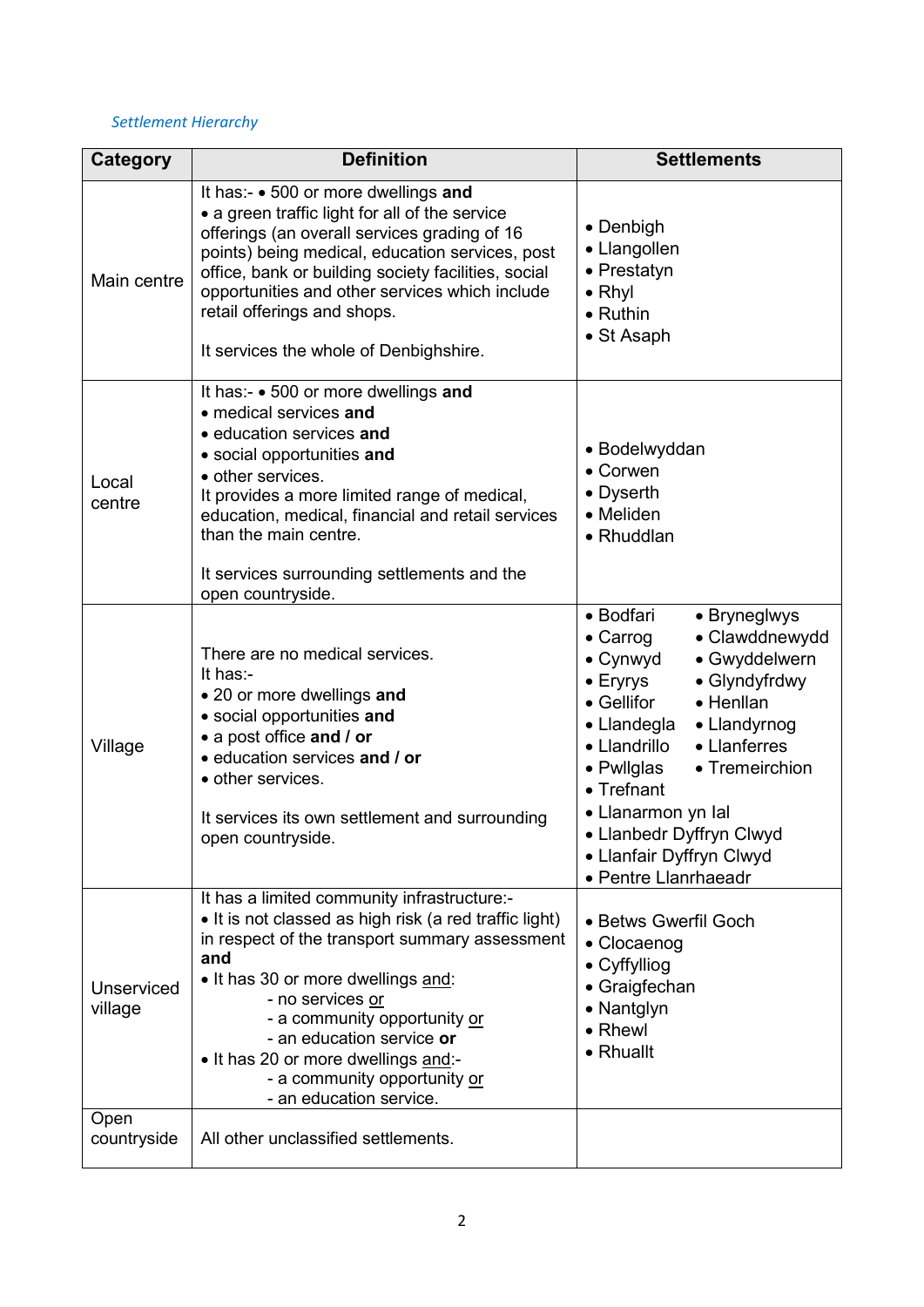#### 2. Settlement Size

The 2017 gazetteer, which records all residential addresses was combined with the adopted LDP settlement boundaries so that the number of dwellings within each of the settlements could be counted. The number of dwellings have been noted, then graded from 5 to 1 and utilising a traffic light system of red, yellow, orange, light green and dark green as set out in the table below. The settlement has then been classified. A diagram of the size assessment process is set out in Figure 2.

| <b>Grading</b> | <b>Traffic light</b><br>(RAG) | <b>Number of Dwellings</b> | <b>Classification</b> |
|----------------|-------------------------------|----------------------------|-----------------------|
| 5              |                               | $2500 +$                   | Main (settlement)     |
| 4              |                               | $500 - 2499$               | Local (settlement)    |
| 3              |                               | $30 - 499$                 | Village               |
| $\mathcal{P}$  |                               | $20 - 30$                  | Small village         |
|                |                               | $0 - 20$                   | (Open) Countryside    |



*Figure 2: Flowchart process to develop Settlement Size Classification*

The list of settlements and the size classification is set out below:-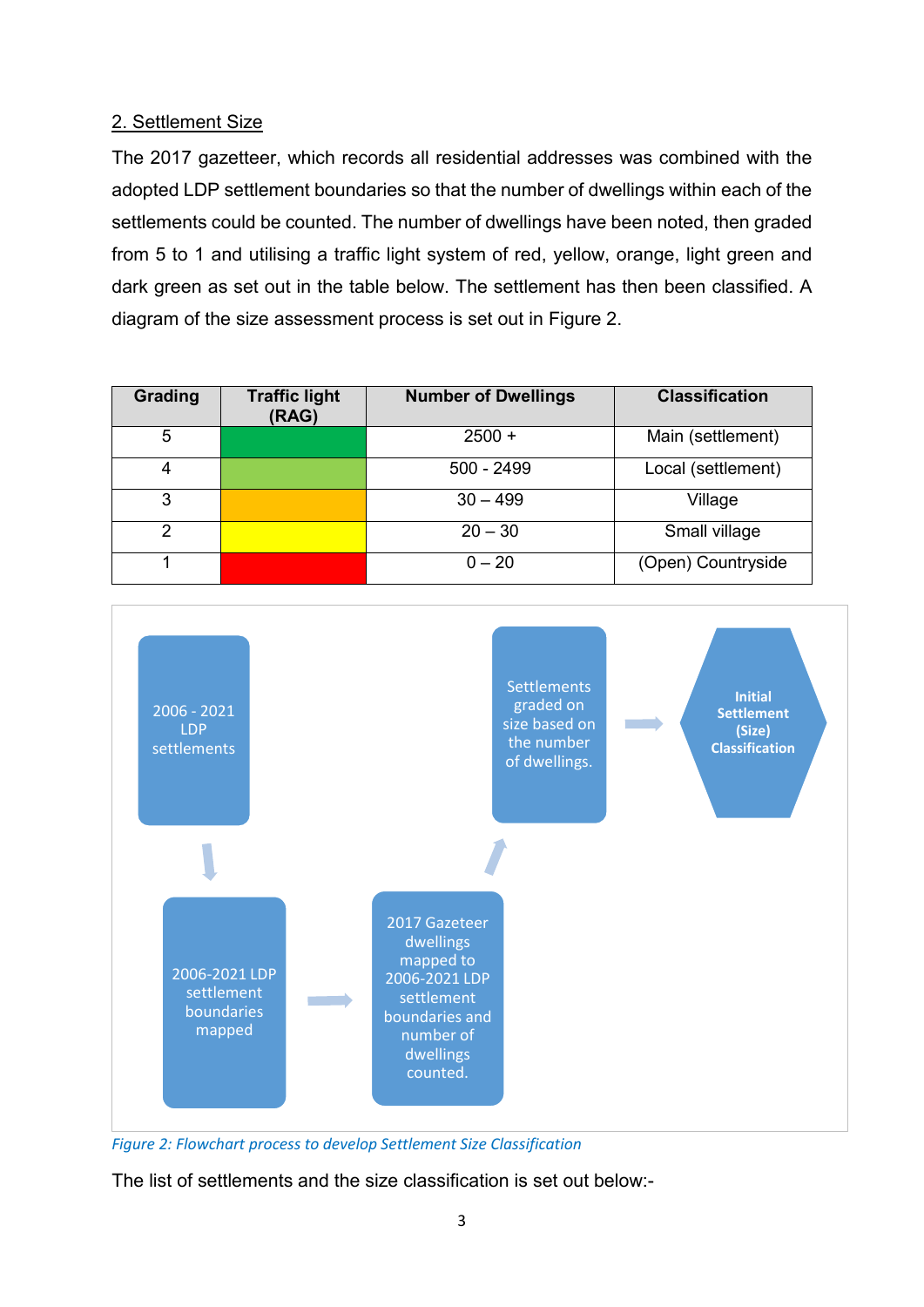| <b>Settlement Name</b>    | <b>Number</b><br>Οf<br><b>Dwellings</b> | <b>Size</b><br>Grading | <b>Size</b><br><b>RAG</b> | <b>Size</b><br><b>Classification</b> |
|---------------------------|-----------------------------------------|------------------------|---------------------------|--------------------------------------|
| <b>Betws Gwerfil Goch</b> | 40                                      | 3                      |                           | village                              |
| Bodelwyddan               | 921                                     | 4                      |                           | local                                |
| <b>Bodfari</b>            | 92                                      | 3                      |                           | village                              |
| <b>Bryneglwys</b>         | 58                                      | 3                      |                           | village                              |
| Cadole                    | 22                                      | $\overline{2}$         |                           | small village                        |
| Carrog                    | 99                                      | 3                      |                           | village                              |
| Clawddnewydd              | 89                                      | 3                      |                           | village                              |
| Clocaenog                 | 35                                      | 3                      |                           | village                              |
| Corwen                    | 591                                     | 4                      |                           | local                                |
| Cyffylliog                | 67                                      | 3                      |                           | village                              |
| Cynwyd                    | 179                                     | $\overline{3}$         |                           | village                              |
| Denbigh                   | 3726                                    | 5                      |                           | main                                 |
| <b>Dyserth</b>            | 964                                     | $\overline{4}$         |                           | local                                |
| Eryrys                    | 60                                      | 3                      |                           | village                              |
| Gellifor                  | 110                                     | 3                      |                           | village                              |
| Glyndyfrdwy               | 85                                      | 3                      |                           | village                              |
| Graigfechan               | 73                                      | 3                      |                           | village                              |
| Gwyddelwern               | 129                                     | 3                      |                           | village                              |
| Henllan                   | 377                                     | 3                      |                           | village                              |
| Llanarmon yn Ial          | 125                                     | 3                      |                           | village                              |
| Llanbedr Dyffryn Clwyd    | 180                                     | 3                      |                           | village                              |
| Llandegla                 | 141                                     | 3                      |                           | village                              |
| Llandrillo                | 211                                     | 3                      |                           | village                              |
| Llandyrnog                | 219                                     | 3                      |                           | village                              |
| Llanfair Dyffryn Clwyd    | 142                                     | 3                      |                           | village                              |
| Llanferres                | 103                                     | 3                      |                           | village                              |
| Llangollen                | 1547                                    | 4                      |                           | local                                |
| Meliden                   | 848                                     | 4                      |                           | local                                |
| Nantglyn                  | 39                                      | 3                      |                           | village                              |
| Pentre Llanrhaeadr        | 133                                     | 3                      |                           | village                              |
| Prestatyn                 | 8084                                    | 5                      |                           | main                                 |
| Pwllglas                  | 136                                     | 3                      |                           | village                              |
| Rhewl                     | 162                                     | 3                      |                           | village                              |
| Rhuallt                   | 55                                      | 3                      |                           | village                              |
| Rhuddlan                  | 1746                                    | 4                      |                           | local                                |
| Rhyl                      | 12028                                   | 5                      |                           | main                                 |
| Ruthin                    | 2650                                    | 5                      |                           | main                                 |
| St Asaph                  | 1547                                    | 4                      |                           | local                                |
| Trefnant                  | 554                                     | 4                      |                           | local                                |
| Tremeirchion              | 102                                     | 3                      |                           | village                              |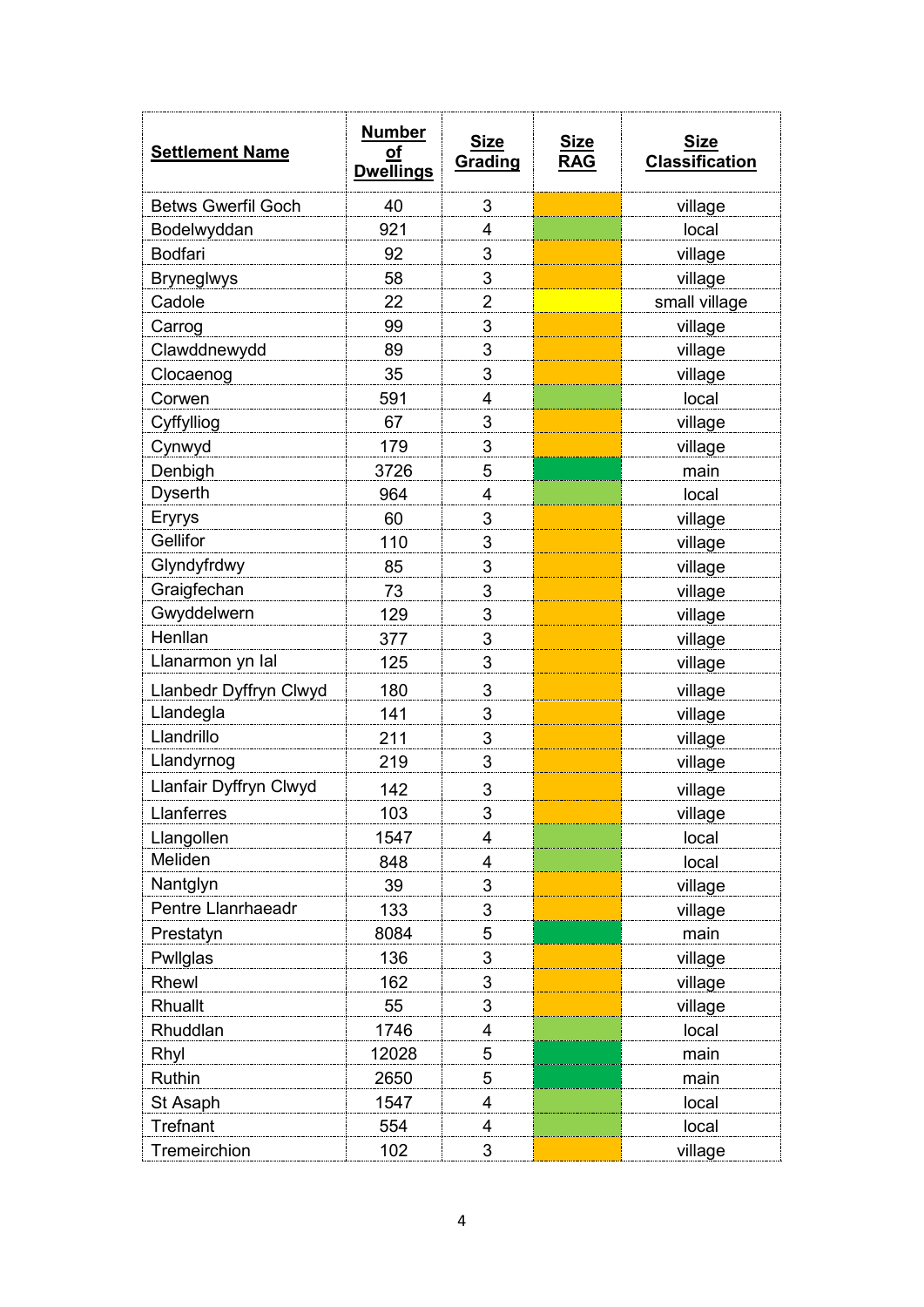| <b>Settlement Name</b>               | <b>Number</b><br>of<br><b>Dwellings</b> | <b>Size</b><br>Grading | <b>Size</b><br><b>RAG</b> | <b>Size Classification</b> |
|--------------------------------------|-----------------------------------------|------------------------|---------------------------|----------------------------|
| Abbey Terrace (Llangollen)           | 8                                       | 1                      |                           | countryside                |
| Aberwheeler                          | 57                                      | 3                      |                           | village                    |
| <b>Bontuchel</b>                     | 17                                      | 1                      |                           | countryside                |
| Cefn Mairwen                         | 27                                      | $\overline{2}$         |                           | small village              |
| Cwm                                  | 40                                      | 3                      |                           | village                    |
| Derwen                               | 22                                      | $\overline{2}$         |                           | small village              |
| Graianrhyd                           | 30                                      | 3                      |                           | village                    |
| Groesffordd Marli (inc Cae<br>Onnen) | 27                                      | $\overline{2}$         |                           | small village              |
| Hendrerwydd                          | 21                                      | $\overline{2}$         |                           | small village              |
| Hirwaen                              | 10                                      | 1                      |                           | countryside                |
| Llanelidan                           | 35                                      | 3                      |                           | village                    |
| Llangynhafal                         | 10                                      | 1                      |                           | countryside                |
| Llanrhaeadr yng Nghinmeirch          | 27                                      | $\overline{2}$         |                           | small village              |
| Llanrhydd                            | 11                                      | 1                      |                           | countryside                |
| Llanynys                             | 17                                      | 1                      |                           | countryside                |
| Loggerheads                          | 6                                       | 1                      |                           | countryside                |
| Maeshafn                             | 41                                      | 3                      |                           | village                    |
| Marian Cwm                           | 13                                      | 1                      |                           | countryside                |
| Melin-y-Wig                          | 18                                      | 1                      |                           | countryside                |
| Pant Pastynog                        | 10                                      | 1                      |                           | countryside                |
| Peniel                               | 5                                       | 1                      |                           | countryside                |
| Pentrecelyn                          | 21                                      | $\overline{2}$         |                           | Small village              |
| Pentredwr                            | 19                                      | 1                      |                           | countryside                |
| Prion                                | 18                                      | 1                      |                           | countryside                |
| Saron                                | 13                                      | 1                      |                           | countryside                |
| Tafarn Y Gelyn                       | 28                                      | $\overline{2}$         |                           | small village              |
| Y Green                              | 56                                      | 3                      |                           | village                    |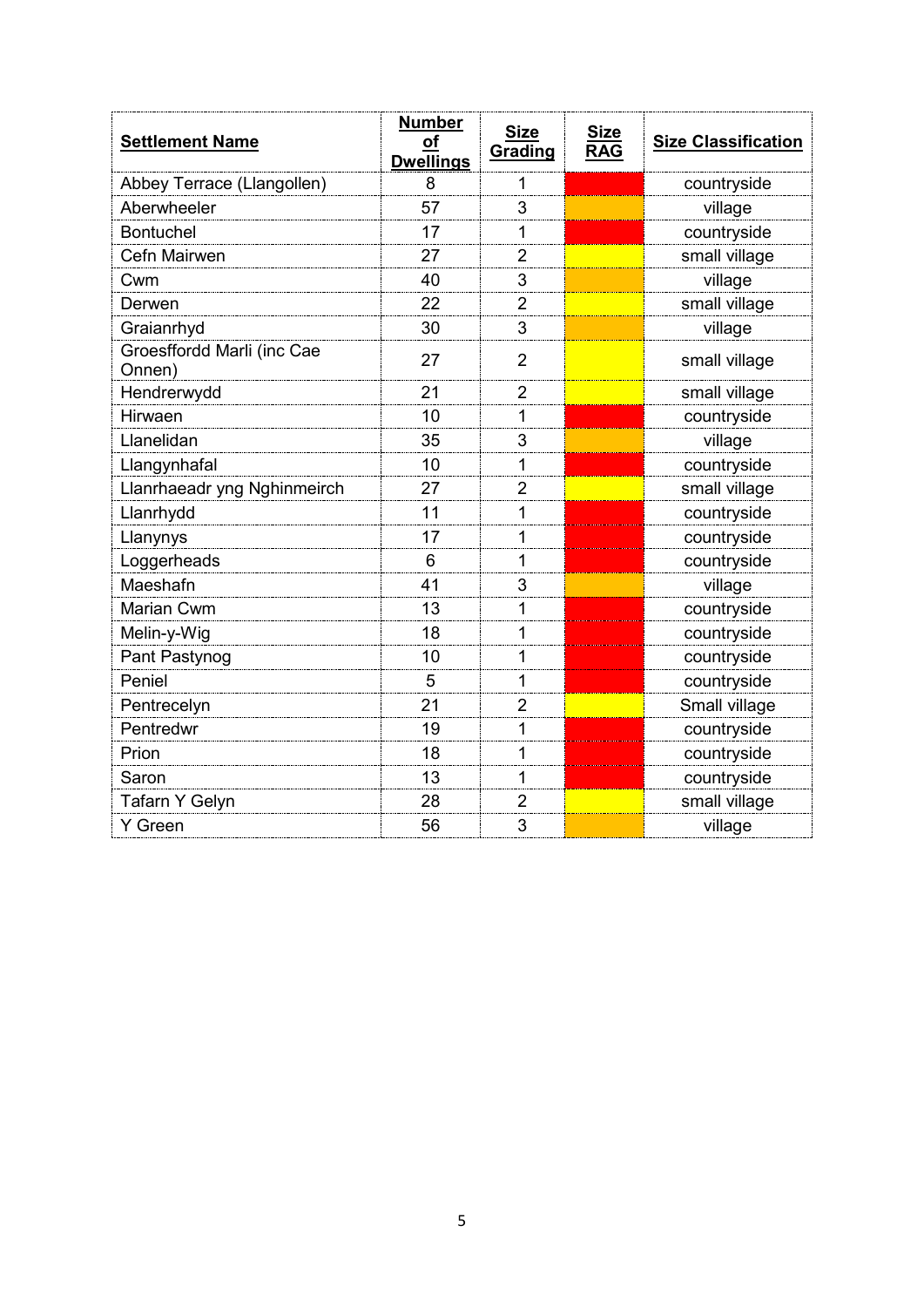#### 3. Services Assessment

All settlements have been assessed on the education, medical, financial, retail and social opportunities offerings utilising a grading and traffic light system. Each type of service has graded using a point system; 0 points for a red traffic light, 1 point for a yellow traffic light and 2 points for a green traffic light. Medical services have been triple weighted and the provision of a post office or a bank has been double weighted. The points have then been added together in order to establish an overall weighting for services. The overall services assessment has then been combined with the size assessment to establish the serviced settlement classification as can be seen in the Tables and Figure 3 below.

| <b>Overall Services</b><br>Grading | <b>Overall Services</b><br><b>Traffic light</b> |                 | Overall<br>Services | Plus | <b>Size</b><br>Grading |
|------------------------------------|-------------------------------------------------|-----------------|---------------------|------|------------------------|
| $15+$                              |                                                 | <b>Serviced</b> | Grading             |      |                        |
| $8 - 14$                           |                                                 | Grading         |                     |      |                        |
| $5 - 7$                            |                                                 | is              | e.g.                |      | e.g.                   |
|                                    |                                                 |                 |                     |      |                        |
| 0 or 1                             |                                                 |                 | 15                  |      | 5                      |

| <b>Serviced</b>       | <b>Overall Services Traffic light</b> | <b>AND</b>   | <b>AND</b>              |
|-----------------------|---------------------------------------|--------------|-------------------------|
| <b>Classification</b> | İS                                    | Size Grading | <b>Serviced Grading</b> |
|                       |                                       | İS           | İS                      |
| Main centre           |                                       | 4 or 5       | $18+$                   |
| Local centre          |                                       | 4 or 5       | $12 - 17$               |
| Village               |                                       | 4 or 3 or 2  | $7 - 11$                |
| Village               |                                       | 4 or 3       | $5 - 8$                 |
| Village               |                                       | 3 or 2       | $10 - 17$               |
| Unserviced village    |                                       | 3            | $3 - 4$                 |
| Unserviced village    |                                       | 2            | $4 - 6$                 |
| Open countryside      |                                       | 2 or 1       | $1 - 3$                 |
| Open countryside      |                                       |              | $3 - 5$                 |



*Figure 3: Flowchart of process to develop serviced settlement classification*

The list of settlements and the serviced classification is set out below:-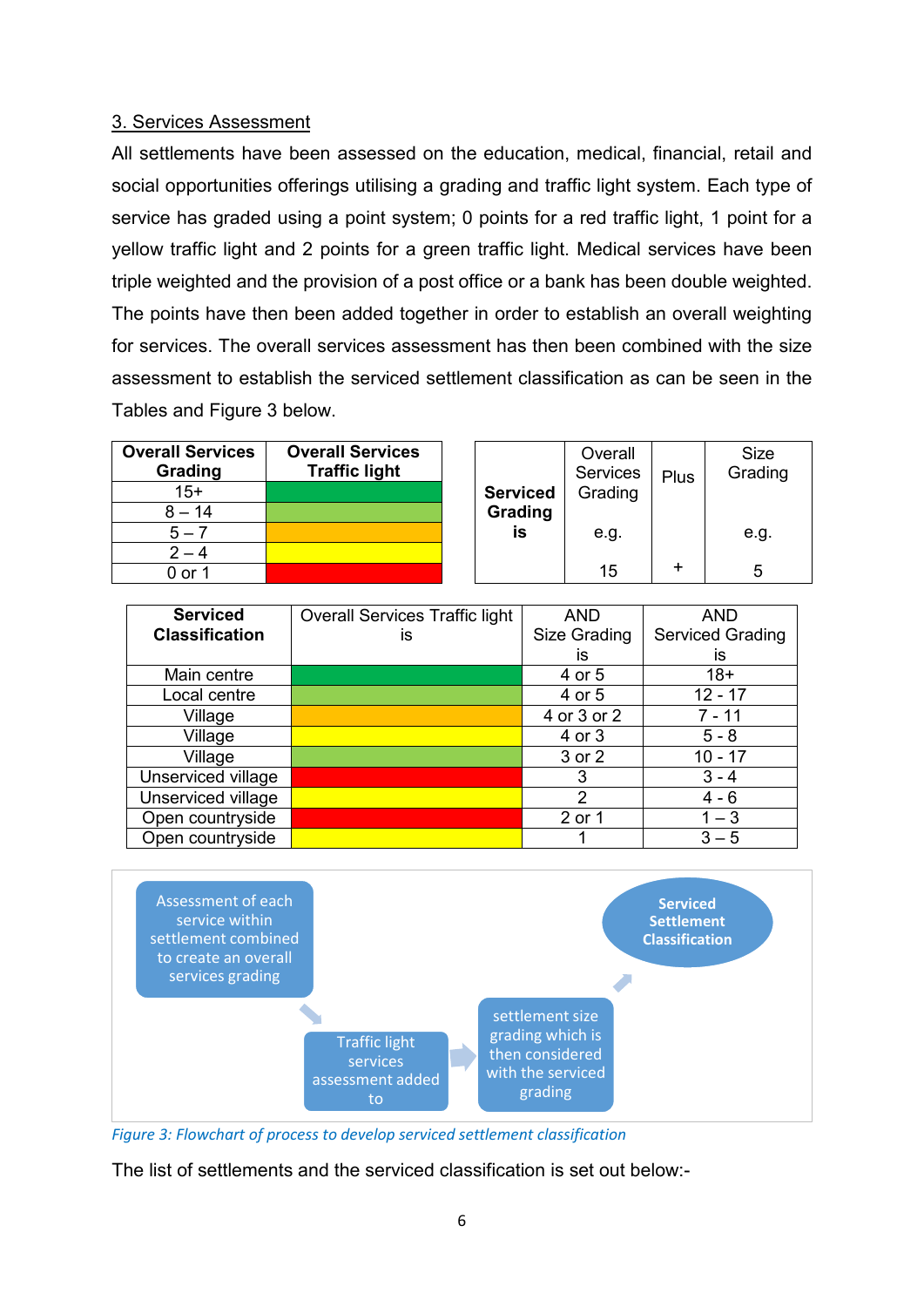| <b>Settlement Name</b>         | <b>Overall</b><br><b>Service</b><br>Grading | <b>Overall</b><br><b>Service</b><br><b>RAG</b> | <b>Size</b><br>Grading  | <b>Serviced</b><br>Grading       | <b>Serviced</b><br><b>Classification</b> |
|--------------------------------|---------------------------------------------|------------------------------------------------|-------------------------|----------------------------------|------------------------------------------|
| <b>Betws Gwerfil Goch</b>      | 1                                           |                                                | 3                       | 4                                | unserviced village                       |
| Bodelwyddan                    | 10                                          |                                                | 4                       | 14                               | local centre                             |
| <b>Bodfari</b>                 | 3                                           |                                                | 3                       | 6                                | village                                  |
| <b>Bryneglwys</b>              | $\overline{2}$                              |                                                | 3                       | 5                                | village                                  |
| Cadole                         | 1                                           |                                                | $\overline{2}$          | 3                                | open countryside                         |
| Carrog                         | $\overline{2}$                              |                                                | 3                       | 5                                | village                                  |
| Clawddnewydd                   | $\overline{2}$                              |                                                | 3                       | 5                                | village                                  |
| Clocaenog                      | 1                                           |                                                | 3                       | 4                                | unserviced village                       |
| Corwen                         | 13                                          |                                                | 4                       | 17                               | local centre                             |
| Cyffylliog                     | $\mathbf{1}$                                |                                                | 3                       | 4                                | unserviced village                       |
| Cynwyd                         | 5                                           |                                                | 3                       | 8                                | village                                  |
| Denbigh                        | 16                                          |                                                | 5                       | 21                               | main centre                              |
| <b>Dyserth</b>                 | 13                                          |                                                | $\overline{4}$          | 17                               | local centre                             |
| Eryrys                         | 4                                           |                                                | 3                       | $\overline{7}$                   | village                                  |
| Gellifor                       | $\overline{2}$                              |                                                | 3                       | 5                                | village                                  |
| Glyndyfrdwy                    | 4                                           |                                                | 3                       | 7                                | village                                  |
| Graigfechan                    | $\mathbf 0$                                 |                                                | 3                       | 3                                | unserviced village                       |
| Gwyddelwern                    | $\overline{2}$                              |                                                | 3                       | 5                                | village                                  |
| Henllan                        | 6                                           |                                                | 3                       | 9                                | village                                  |
| Llanarmon yn Ial               | $\overline{2}$                              |                                                | 3                       | 5                                | village                                  |
| Llanbedr Dyffryn               |                                             |                                                |                         |                                  |                                          |
| Clwyd                          | $\overline{2}$                              |                                                | 3                       | 5                                | village                                  |
| Llandegla                      | 3                                           |                                                | 3                       | 6                                | village                                  |
| Llandrillo                     | 4                                           |                                                | 3                       | $\overline{7}$                   | village                                  |
| Llandyrnog                     | 6                                           |                                                | 3                       | 9                                | village                                  |
| Llanfair Dyffryn Clwyd         | $\overline{2}$                              |                                                | 3                       | 5                                | village                                  |
| Llanferres                     | 2                                           |                                                | 3                       | 5                                | village                                  |
| Llangollen                     | 16                                          |                                                | 4                       | 20                               | main centre                              |
| Meliden                        | 8                                           |                                                | $\overline{4}$          | 12                               | local centre                             |
| Nantglyn<br>Pentre Llanrhaeadr | 1                                           |                                                | 3                       | 4<br>$\overline{7}$              | unserviced village                       |
|                                | 4                                           |                                                | 3                       |                                  | village                                  |
| Prestatyn                      | 16                                          |                                                | 5                       | 21                               | main centre                              |
| Pwllglas                       | $\overline{2}$                              |                                                | 3<br>3                  | 5                                | village                                  |
| Rhewl                          | 1<br>$\mathbf{1}$                           |                                                | 3                       | $\overline{4}$<br>$\overline{4}$ | unserviced village                       |
| Rhuallt<br>Rhuddlan            | 12                                          |                                                | 4                       |                                  | unserviced village                       |
|                                |                                             |                                                |                         | 16                               | local centre                             |
| Rhyl<br>Ruthin                 | 16<br>16                                    |                                                | 5<br>5                  | 21<br>21                         | main centre                              |
|                                |                                             |                                                | $\overline{4}$          | 20                               | main centre                              |
| St Asaph                       | 16                                          |                                                |                         |                                  | main centre                              |
| <b>Trefnant</b>                | 5                                           |                                                | $\overline{\mathbf{4}}$ | 9                                | village                                  |
| Tremeirchion                   | $\overline{2}$                              |                                                | 3                       | 5                                | village                                  |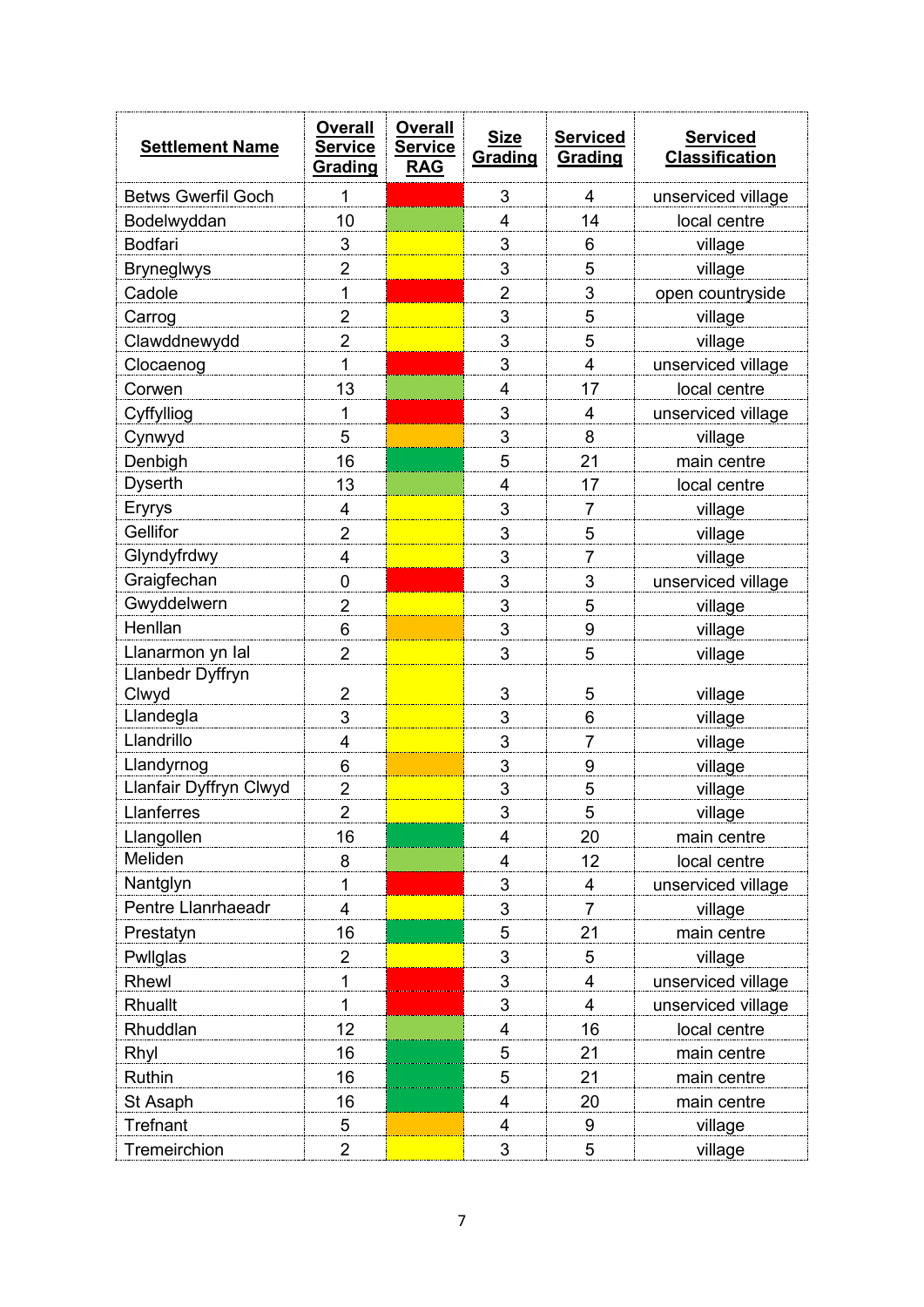| <b>Settlement Name</b> | <b>Overall</b><br><b>Services</b><br>Grading | <b>Overall</b><br><b>Services</b><br><b>RAG</b> | <b>Size</b><br>Grading | <b>Serviced</b><br>Grading | <b>Serviced</b><br><b>Classification</b> |
|------------------------|----------------------------------------------|-------------------------------------------------|------------------------|----------------------------|------------------------------------------|
| <b>Abbey Terrace</b>   |                                              |                                                 | 1                      |                            |                                          |
| (Llangollen)           | 0                                            |                                                 |                        | 1                          | open countryside                         |
| Aberwheeler            | 0                                            |                                                 | 3                      | 3                          | unserviced<br>village                    |
| <b>Bontuchel</b>       | 0                                            |                                                 | 1                      | $\mathbf{1}$               | open countryside                         |
| Cefn Mairwen           | 0                                            |                                                 | $\overline{2}$         | $\overline{2}$             | open countryside                         |
| Cwm                    | 1                                            |                                                 | 3                      | 4                          | unserviced<br>village                    |
| Derwen                 | 0                                            |                                                 | $\overline{2}$         | $\overline{\mathbf{c}}$    | open countryside                         |
| Graianrhyd             | $\overline{2}$                               |                                                 | 3                      | 5                          | village                                  |
| Groesffordd Marli (inc |                                              |                                                 | $\overline{2}$         |                            |                                          |
| Cae Onnen)             | 1                                            |                                                 |                        | 3                          | open countyside                          |
| Hendrerwydd            | 1                                            |                                                 | $\overline{2}$         | 3                          | open countryside                         |
| Hirwaen                | 0                                            |                                                 | 1                      | 1                          | open countryside                         |
| Llanelidan             | 0                                            |                                                 | 3                      | 3                          | unserviced<br>village                    |
| Llangynhafal           | 1                                            |                                                 | 1                      | $\overline{2}$             | open countryside                         |
| Llanrhaeadr yng        |                                              |                                                 | $\overline{2}$         |                            |                                          |
| Nghinmeirch            | 1                                            |                                                 |                        | 3                          | open countryside                         |
| Llanrhydd              | 1                                            |                                                 | 1                      | $\overline{2}$             | open countryside                         |
| Llanynys               | 0                                            |                                                 | 1                      | $\mathbf{1}$               | open countryside                         |
| Loggerheads            | 1                                            |                                                 | 1                      | $\overline{2}$             | open countryside                         |
| Maeshafn               | 1                                            |                                                 | 3                      | 4                          | unserviced<br>village                    |
| Marian Cwm             | 0                                            |                                                 | 1                      | 1                          | open countryside                         |
| Melin-y-Wig            | 0                                            |                                                 | 1                      | $\mathbf{1}$               | open countryside                         |
| Pant Pastynog          | $\overline{2}$                               |                                                 | 1                      | 3                          | unserviced<br>village                    |
| Peniel                 | 0                                            |                                                 | 1                      | 1                          | open countryside                         |
| Pentrecelyn            | $\mathbf 0$                                  |                                                 | $\overline{2}$         | $\overline{2}$             | open countryside                         |
| Pentredwr              | $\boldsymbol{0}$                             |                                                 | 1                      | 1                          | open countryside                         |
| Prion                  | 0                                            |                                                 | 1                      | 1                          | open countryside                         |
| Saron                  | $\mathbf 0$                                  |                                                 | 1                      | 1                          | open countryside                         |
| Tafarn Y Gelyn         | $\boldsymbol{0}$                             |                                                 | $\overline{2}$         | $\overline{2}$             | open countryside                         |
| Y Green                | $\boldsymbol{0}$                             |                                                 | 3                      | 3                          | unserviced<br>village                    |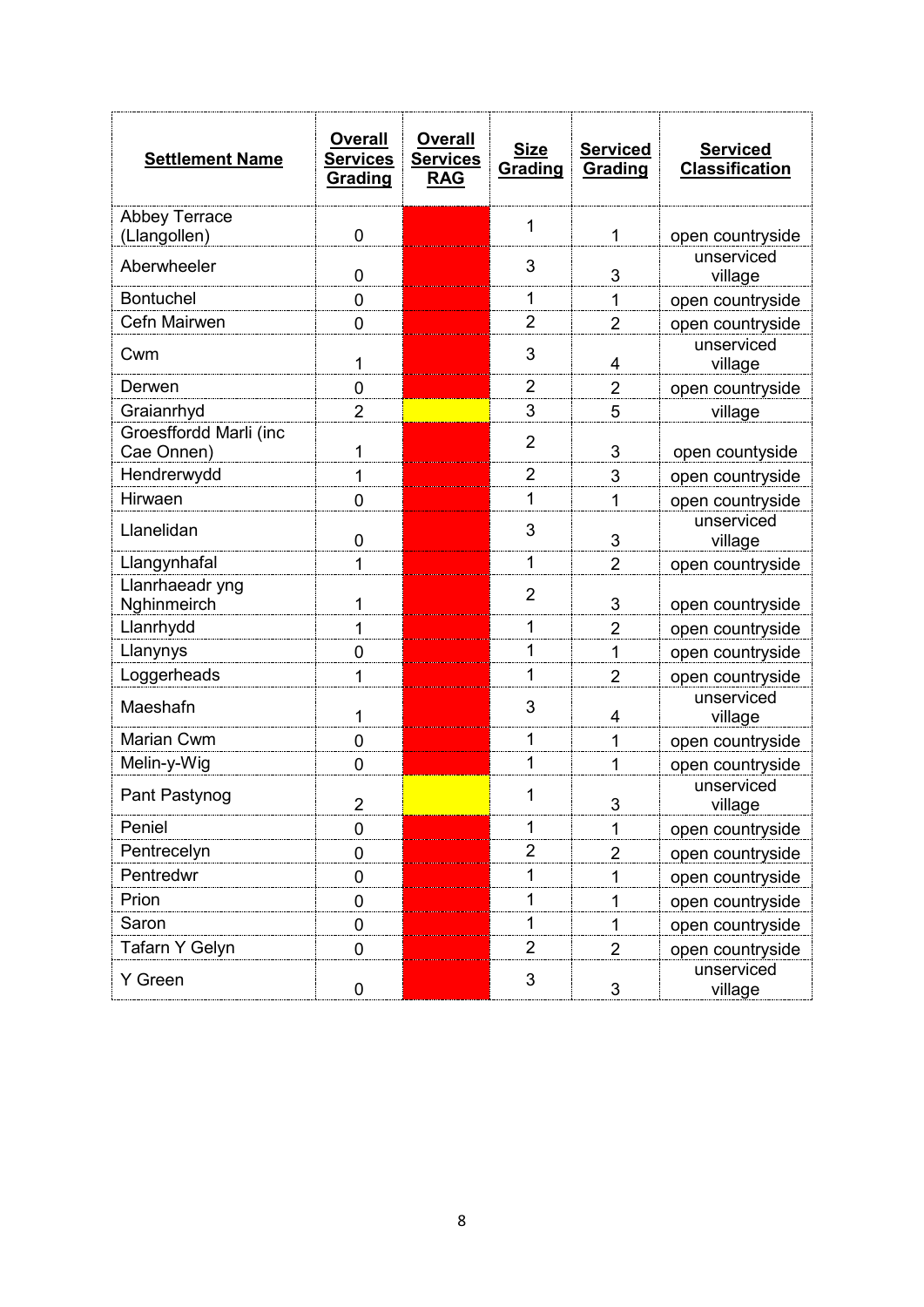#### 4. Transport Provision

The settlements have been assessed on whether they have a public transport provision by bus or train and how regular that service is together with accessibility in terms of roads, gradients, cycle paths and footpaths. The transport assessments have been combined and graded on a points system and using a traffic light system as can be seen in the table below.

| <b>Transport Summary Grading</b> | <b>Transport Summary RAG</b> |
|----------------------------------|------------------------------|
| 7 - 8                            |                              |
| $4 - 6$                          |                              |
| በ - 3                            |                              |

The serviced settlement classification has only been amended, by being reduced down a classification level, where the transport summary highlights a risk of inaccessibility and is red. Open countryside is the lowest classification and no reduction has been made below this level.

The only settlement that is impacted is Llanelidan which is reduced to open countryside.



*Figure 4: Flowchart of process to develop serviced settlement classification*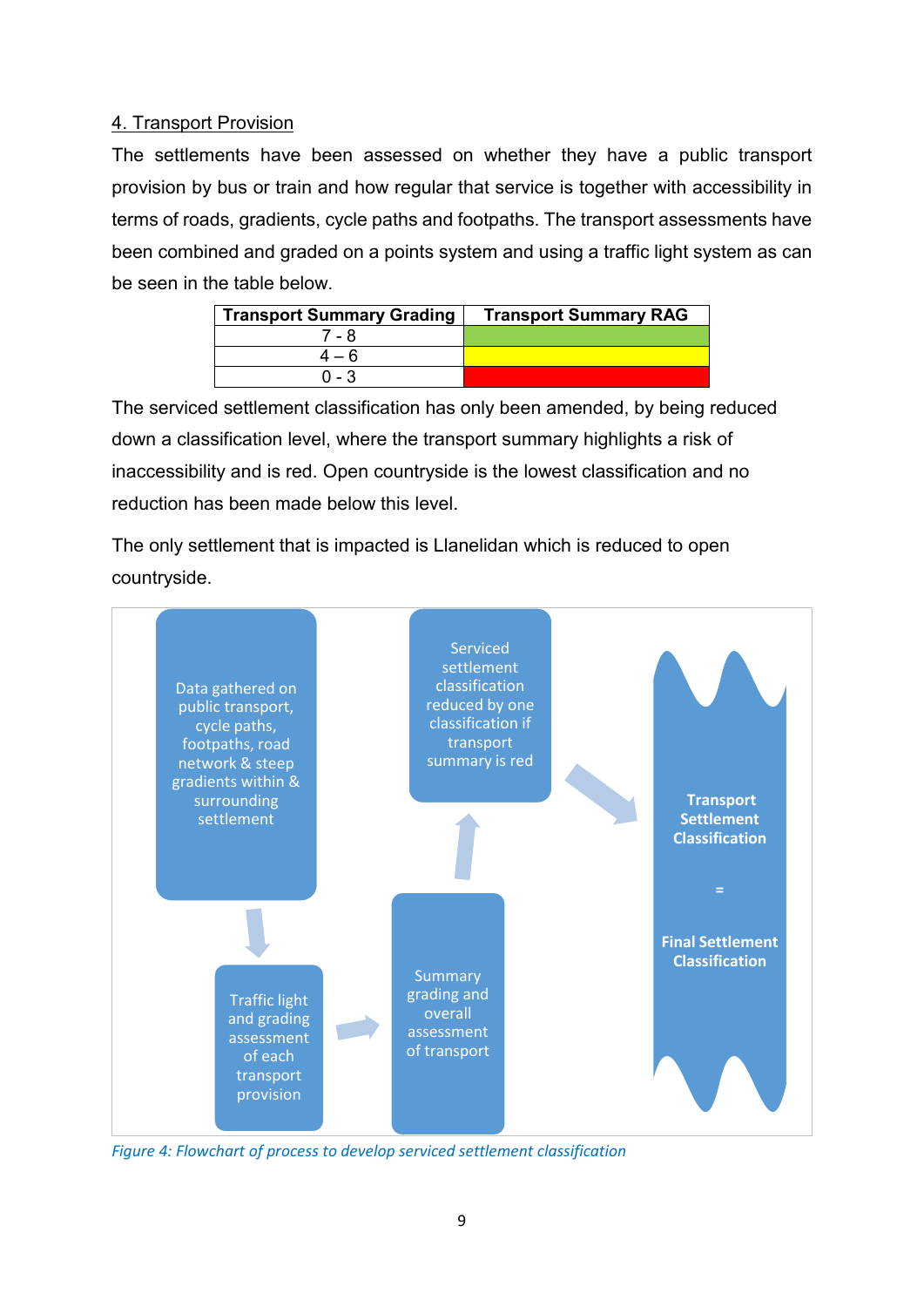| <b>Settlement Name</b>    | <u>Transport</u><br><b>Summary</b> | <b>Transport RAG</b> | <b>Transport</b><br><b>Classification</b> |
|---------------------------|------------------------------------|----------------------|-------------------------------------------|
| <b>Betws Gwerfil Goch</b> | 4                                  |                      | unserviced village                        |
| Bodelwyddan               | 7                                  |                      | local centre                              |
| <b>Bodfari</b>            | 6                                  |                      | village                                   |
| <b>Bryneglwys</b>         | 6                                  |                      | village                                   |
| Cadole                    | 6                                  |                      | open countryside                          |
| Carrog                    | 6                                  |                      | village                                   |
| Clawddnewydd              | 5                                  |                      | village                                   |
| Clocaenog                 | 4                                  |                      | unserviced village                        |
| Corwen                    | 8                                  |                      | local centre                              |
| Cyffylliog                | 4                                  |                      | unserviced village                        |
| Cynwyd                    | 5                                  |                      | village                                   |
| Denbigh                   | 6                                  |                      | main centre                               |
| <b>Dyserth</b>            | 6                                  |                      | local centre                              |
| Eryrys                    | 6                                  |                      | village                                   |
| Gellifor                  | 7                                  |                      | village                                   |
| Glyndyfrdwy               | 7                                  |                      | village                                   |
| Graigfechan               | 5                                  |                      | unserviced village                        |
| Gwyddelwern               | 5                                  |                      | village                                   |
| Henllan                   | 8                                  |                      | village                                   |
| Llanarmon yn Ial          | 7                                  |                      | village                                   |
| Llanbedr Dyffryn Clwyd    | 6                                  |                      | village                                   |
| Llandegla                 | 8                                  |                      | village                                   |
| Llandrillo                | 6                                  |                      | village                                   |
| Llandyrnog                | 8                                  |                      | village                                   |
| Llanfair Dyffryn Clwyd    | 8                                  |                      | village                                   |
| Llanferres                | 8                                  |                      | village                                   |
| Llangollen                | 6                                  |                      | main centre                               |
| Meliden                   | 6                                  |                      | local centre                              |
| Nantglyn                  | 5                                  |                      | unserviced village                        |
| Pentre Llanrhaeadr        | 4                                  |                      | village                                   |
| Prestatyn                 | 6                                  |                      | main centre                               |
| Pwllglas                  | 6                                  |                      | village                                   |
| Rhewl                     | 7                                  |                      | unserviced village                        |
| Rhuallt                   | 4                                  |                      | unserviced village                        |
| Rhuddlan                  | 8                                  |                      | local centre                              |
| Rhyl                      | 8                                  |                      | main centre                               |
| Ruthin                    | 7                                  |                      | main centre                               |
| St Asaph                  | 7                                  |                      | main centre                               |
| <b>Trefnant</b>           | 6                                  |                      | village                                   |
| Tremeirchion              | 6                                  |                      | village                                   |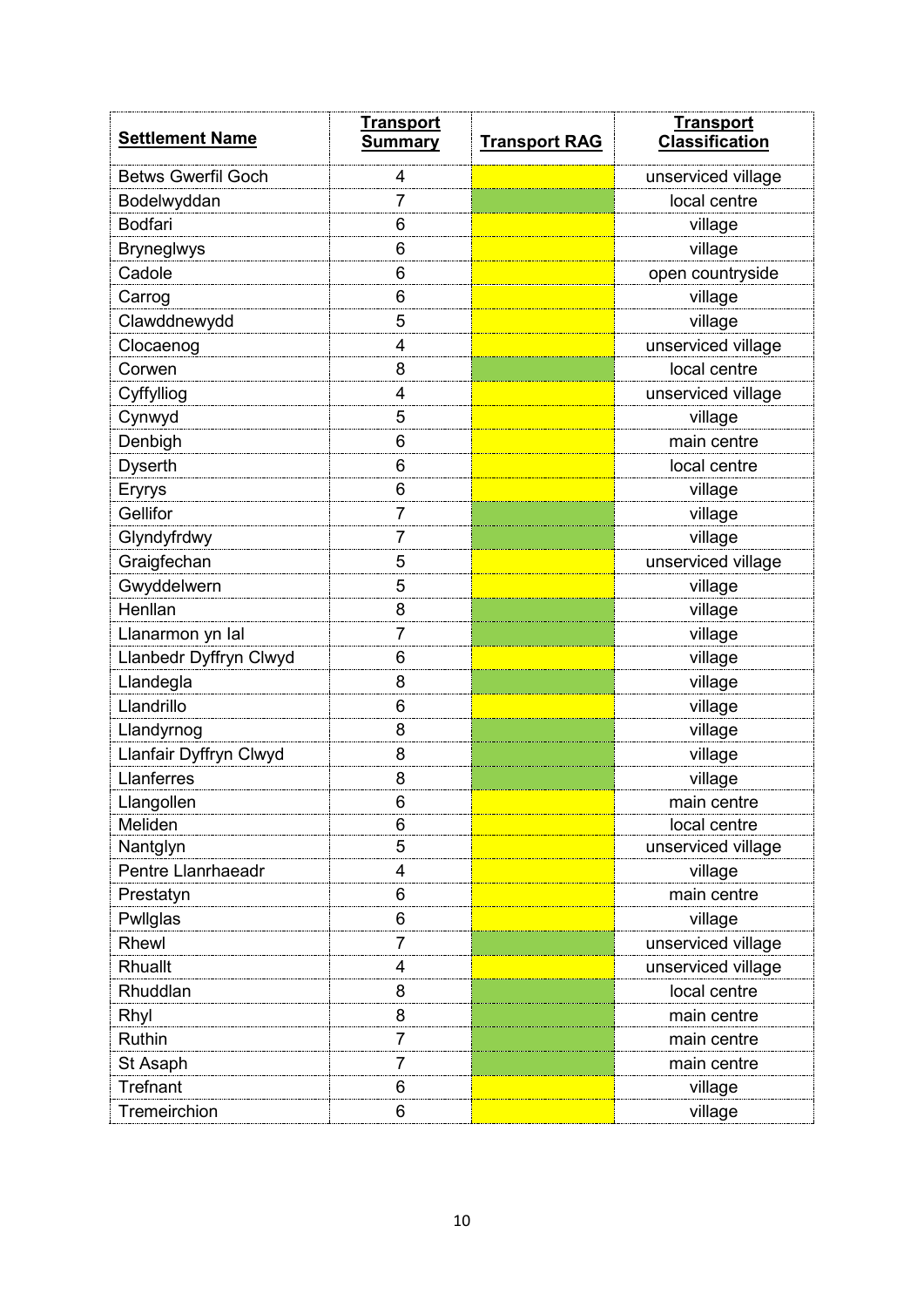| <b>Settlement Name</b>            | <u>Transport</u><br>summary | <u>Transport</u><br>summary<br><b>RAG</b> | <b>Transport</b><br><b>Classification</b> |
|-----------------------------------|-----------------------------|-------------------------------------------|-------------------------------------------|
| Abbey Terrace (Llangollen)        | 5                           |                                           | open countryside                          |
| Aberwheeler                       | 6                           |                                           | unserviced<br>village                     |
| <b>Bontuchel</b>                  | 3                           |                                           | open countryside                          |
| Cefn Mairwen                      | 3                           |                                           | open countryside                          |
| Cwm                               | 4                           |                                           | unserviced<br>village                     |
| Derwen                            | 4                           |                                           | open countryside                          |
| Graianrhyd                        | 6                           |                                           | village                                   |
| Groesffordd Marli (inc Cae Onnen) | 2                           |                                           | open countryside                          |
| Hendrerwydd                       | 7                           |                                           | open countryside                          |
| Hirwaen                           | 5                           |                                           | open countryside                          |
| Llanelidan                        | 3                           |                                           | open countryside                          |
| Llangynhafal                      | 7                           |                                           | open countryside                          |
| Llanrhaeadr yng Nghinmeirch       | 6                           |                                           | open countryside                          |
| Llanrhydd                         | 3                           |                                           | open countryside                          |
| Llanynys                          | 7                           |                                           | open countryside                          |
| Loggerheads                       | 8                           |                                           | open countryside                          |
| Maeshafn                          | 6                           |                                           | unserviced<br>village                     |
| Marian Cwm                        | 5                           |                                           | open countryside                          |
| Melin-y-Wig                       | 4                           |                                           | open countryside                          |
| Pant Pastynog                     | 4                           |                                           | unserviced<br>village                     |
| Peniel                            | 4                           |                                           | open countryside                          |
| Pentrecelyn                       | 4                           |                                           | open countryside                          |
| Pentredwr                         | 4                           |                                           | open countryside                          |
| Prion                             | 4                           |                                           | open countryside                          |
| Saron                             | 4                           |                                           | open countryside                          |
| Tafarn Y Gelyn                    | 7                           |                                           | open countryside                          |
| Y Green                           | 6                           |                                           | unserviced<br>village                     |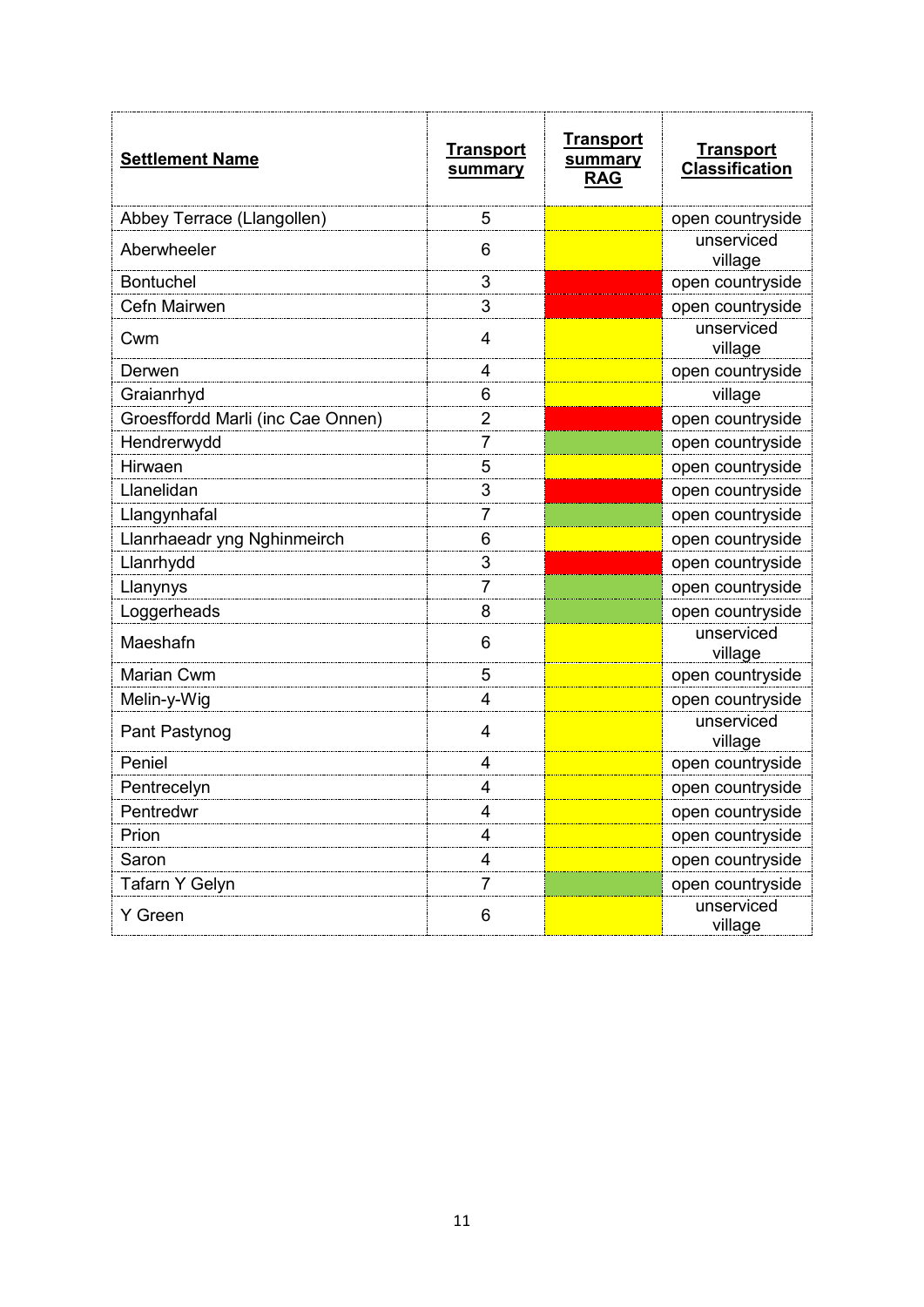Summary of progress to Final Settlement Categorisation

| <b>Settlement Name</b>    | <b>Size</b><br><b>Classification</b> | Reclassification<br>including services | <b>Reclassification</b><br>including transport |
|---------------------------|--------------------------------------|----------------------------------------|------------------------------------------------|
| <b>Betws Gwerfil Goch</b> | village                              | unserviced village                     | unserviced village                             |
| Bodelwyddan               | local                                | local centre                           | local centre                                   |
| <b>Bodfari</b>            | village                              | village                                | village                                        |
| <b>Bryneglwys</b>         | village                              | village                                | village                                        |
| Cadole                    | small village                        | open countryside                       | open countryside                               |
| Carrog                    | village                              | village                                | village                                        |
| Clawddnewydd              | village                              | village                                | village                                        |
| Clocaenog                 | village                              | unserviced village                     | unserviced village                             |
| Corwen                    | local                                | local centre                           | local centre                                   |
| Cyffylliog                | village                              | unserviced village                     | unserviced village                             |
| Cynwyd                    | village                              | village                                | village                                        |
| Denbigh                   | main                                 | main centre                            | main centre                                    |
| <b>Dyserth</b>            | local                                | local centre                           | local centre                                   |
| Eryrys                    | village                              | village                                | village                                        |
| Gellifor                  | village                              | village                                | village                                        |
| Glyndyfrdwy               | village                              | village                                | village                                        |
| Graigfechan               | village                              | unserviced village                     | unserviced village                             |
| Gwyddelwern               | village                              | village                                | village                                        |
| Henllan                   | village                              | village                                | village                                        |
| Llanarmon yn Ial          | village                              | village                                | village                                        |
| Llanbedr Dyffryn Clwyd    | village                              | village                                | village                                        |
| Llandegla                 | village                              | village                                | village                                        |
| Llandrillo                | village                              | village                                | village                                        |
| Llandyrnog                | village                              | village                                | village                                        |
| Llanfair Dyffryn Clwyd    | village                              | village                                | village                                        |
| Llanferres                | village                              | village                                | village                                        |
| Llangollen                | local                                | main centre                            | main centre                                    |
| Meliden                   | local                                | local centre                           | local centre                                   |
| Nantglyn                  | village                              | unserviced village                     | unserviced village                             |
| Pentre Llanrhaeadr        | village                              | village                                | village                                        |
| Prestatyn                 | main                                 | main centre                            | main centre                                    |
| Pwllglas                  | village                              | village                                | village                                        |
| Rhewl                     | village                              | unserviced village                     | unserviced village                             |
| Rhuallt                   | village                              | unserviced village                     | unserviced village                             |
| Rhuddlan                  | local                                | local centre                           | local centre                                   |
| Rhyl                      | main                                 | main centre                            | main centre                                    |
| Ruthin                    | main                                 | main centre                            | main centre                                    |
| St Asaph                  | local                                | main centre                            | main centre                                    |
| Trefnant                  | local                                | village                                | village                                        |
| Tremeirchion              | village                              | village                                | village                                        |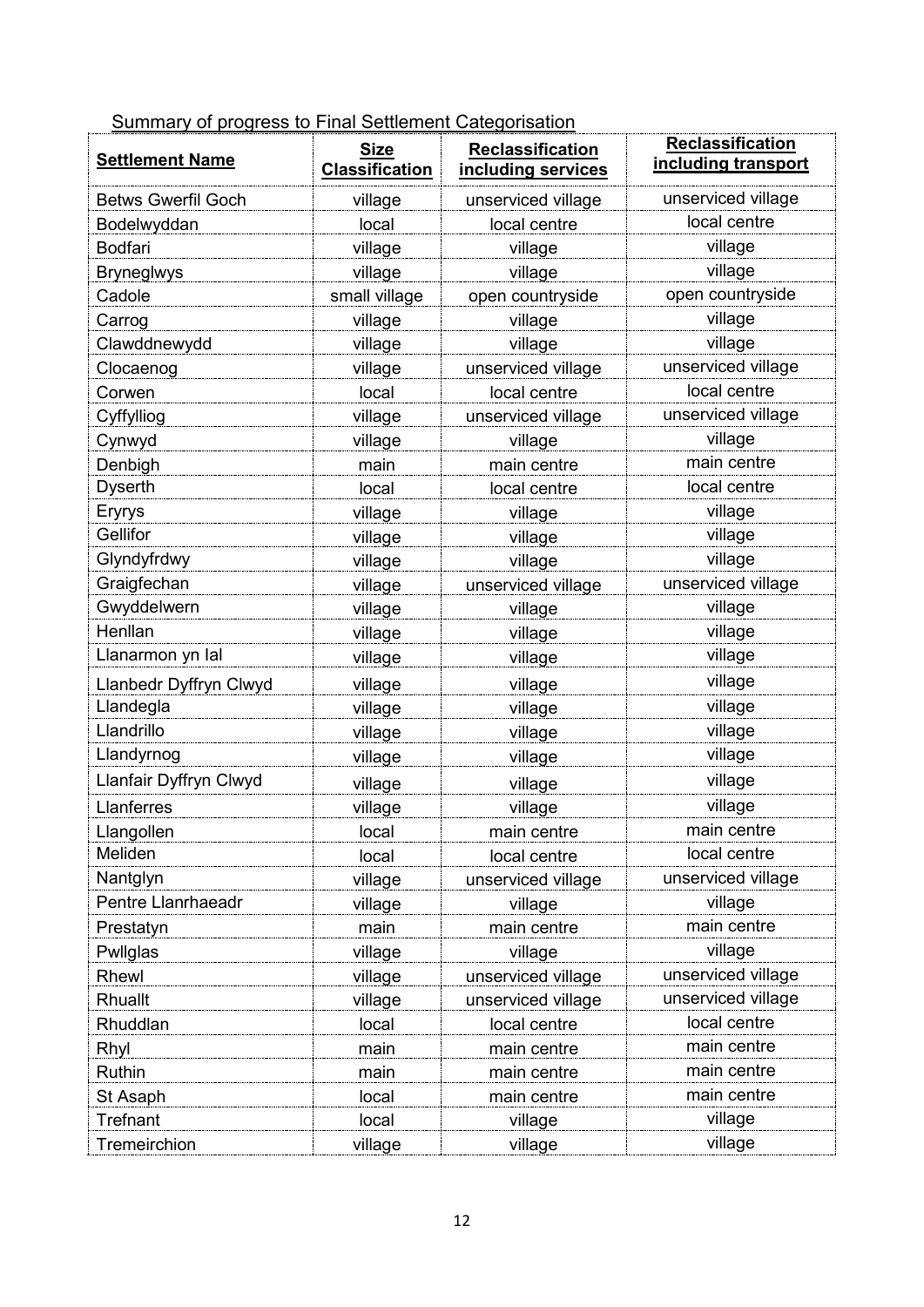| <b>Settlement Name</b>               | Size<br><b>Classification</b> | <b>Serviced</b><br><b>Classification</b><br>(Overrides size<br>classification) | <u>Transport</u><br><b>Classification</b><br>(Overrides size<br>classification) |
|--------------------------------------|-------------------------------|--------------------------------------------------------------------------------|---------------------------------------------------------------------------------|
| <b>Abbey Terrace</b><br>(Llangollen) | open countryside              | open countryside                                                               | open countryside                                                                |
| Aberwheeler                          | village                       | unserviced village                                                             | unserviced village                                                              |
| <b>Bontuchel</b>                     | open countryside              | open countryside                                                               | open countryside                                                                |
| Cefn Mairwen                         | small village                 | open countryside                                                               | open countryside                                                                |
| Cwm                                  | village                       | unserviced village                                                             | unserviced village                                                              |
| Derwen                               | small village                 | open countryside                                                               | open countryside                                                                |
| Graianrhyd                           | village                       | village                                                                        | village                                                                         |
| Groesffordd Marli<br>(inc Cae Onnen) | small village                 | open countryside                                                               | open countryside                                                                |
| Hendrerwydd                          | small village                 | open countryside                                                               | open countryside                                                                |
| Hirwaen                              | open countryside              | open countryside                                                               | open countryside                                                                |
| Llanelidan                           | village                       | unserviced village                                                             | open countryside                                                                |
| Llangynhafal                         | open countryside              | open countryside                                                               | open countryside                                                                |
| Llanrhaeadr yng<br>Nghinmeirch       | small village                 | open countryside                                                               | open countryside                                                                |
| Llanrhydd                            | open countryside              | open countryside                                                               | open countryside                                                                |
| Llanynys                             | open countryside              | open countryside                                                               | open countryside                                                                |
| Loggerheads                          | open countryside              | open countryside                                                               | open countryside                                                                |
| Maeshafn                             | village                       | unserviced village                                                             | unserviced village                                                              |
| Marian Cwm                           | open countryside              | open countryside                                                               | open countryside                                                                |
| Melin-y-Wig                          | open countryside              | open countryside                                                               | open countryside                                                                |
| Pant Pastynog                        | open countryside              | unserviced village                                                             | unserviced village                                                              |
| Peniel                               | open countryside              | open countryside                                                               | open countryside                                                                |
| Pentrecelyn                          | small village                 | open countryside                                                               | open countryside                                                                |
| Pentredwr                            | open countryside              | open countryside                                                               | open countryside                                                                |
| Prion                                | open countryside              | open countryside                                                               | open countryside                                                                |
| Saron                                | open countryside              | open countryside                                                               | open countryside                                                                |
| Tafarn Y Gelyn                       | small village                 | open countryside                                                               | open countryside                                                                |
| Y Green                              | village                       | unserviced village                                                             | unserviced village                                                              |